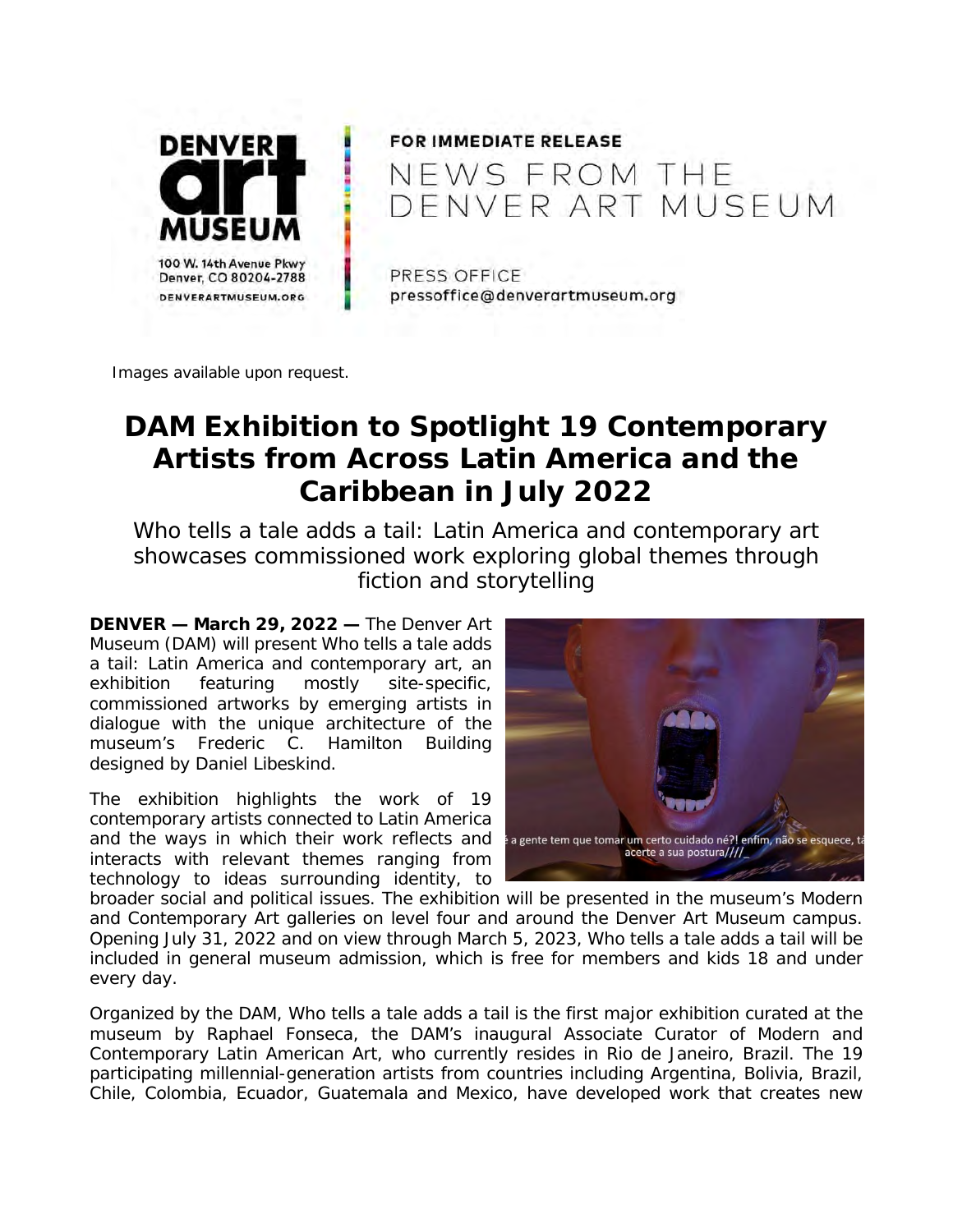worlds and realities, inviting spectators to engage in narratives through a multitude of media: painting, sculpture, installation, textile, video, sound, digital and performance art.

"Each of the participating artists has an incredible body of work, and their site-responsive installations for *Who tells a tale adds a tail* will activate the Hamilton Building with their own

voices and lenses on the contemporary Latin American experience," said Christoph Heinrich, Frederick and Jan Mayer Director of the DAM. "This one-of-a-kind exhibition demonstrates the DAM's commitment to shaping the museum into a space where multiple voices and perspectives are presented in our galleries, encouraging open-spirited conversations inspired by the works on view."

Reflecting this theme of interaction between artist and audience, the exhibition title is inspired by a proverb from Fonseca's homeland, Brazil.



"Quem conta um conto, aumenta um ponto" directly translates to "who adds a tale, adds a point," stressing the significance of pushing a momentum forward by continuing a conversation, something each of these artists strives to do through their work. The exhibition is designed to demonstrate how the ideas of storytelling and dialogue are essential to contemporary art practice; many of the pieces on view incorporate elements from the artists' own life stories or historical narratives and invite the visitor to create their own stories and responses to the works.

## **Featured artists in the exhibition include:**

Eddie Rodolfo Aparicio (Los Angeles, b. 1990) ASMA (Mexico – Ecuador, b. 2017) Adrián Balseca (Ecuador, b. 1989) Seba Calfuqueo (Chile, b. 1991) Gabriel Chaile (Argentina, b. 1985) Vitória Cribb (Brazil, b. 1996) Juan Fuentes (México/Denver, b. 1990) Claudia Martinez Garay (Peru, b. 1983) Juan Pablo Garza (Venezuela, b. 1980) Hulda Guzmán (Dominican Republic, b. 1984) Caleb Hahne Quintana (Denver, b. 1993) Randolpho Lamonier (Brazil, b. 1988) Tessa Mars (Haiti, b. 1985) Andrés Pereira Paz (Bolivia, b. 1986) Antonio Pichillá (Guatemala, b. 1982) Gabriela Pinilla (Colombia, b. 1982) Ana Segovia (México, b. 1991) Alan Sierra (México, b. 1990) Yuli Yamagata (Brazil, b. 1989)



"The artists come from diverse backgrounds representing different Latin American countries and communities, and their work presents vivid and complex perspectives that may be new to museum visitors," said curator Fonseca. "The exhibition explores questions of what it means to inhabit identities such as Latin American, Latinx, indigenous or native, or queer,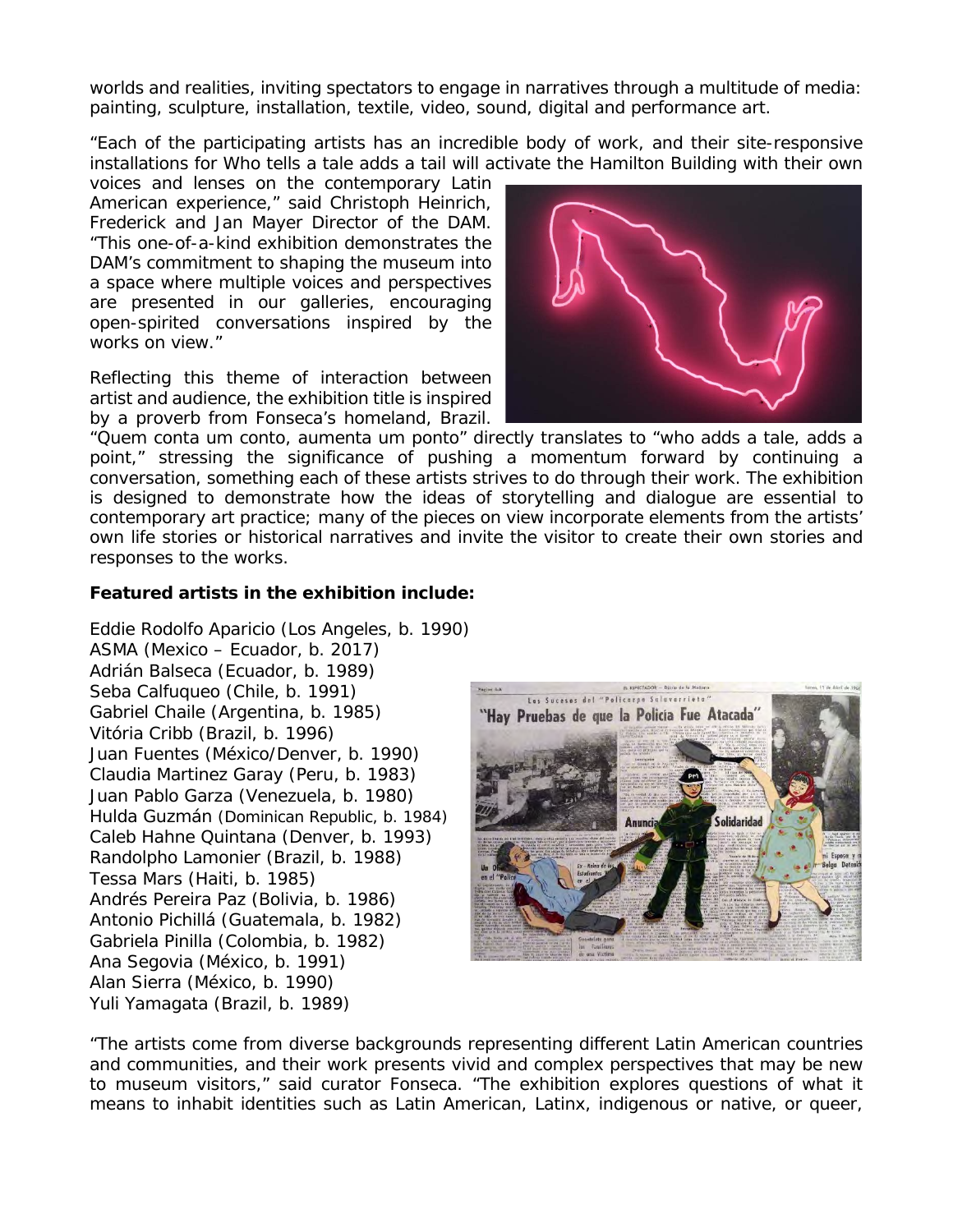within the context of present-day phenomena like global hegemony, pandemics, climate change, and assault on human and civil rights."

Dynamics between nature and extractivism, the power relations between different geographies around the globe and the history of natural resources in their countries and regions are among the themes explored by the artists in *Who tells a tale adds a tail*. Several of the artists' works deal with the relations between images and texts, the juxtaposition of ideas and concepts to express contradictory realities in their own lives.

Born between 1981 and 1996, the artists belong to the first generation in history to have grown up totally immersed in a world of digital technology, and experience that uniquely shaped their identities and created lasting political, social and cultural attitudes and perspectives. Presenting millennial points of view and narratives via a multitude of media, the artists in *Who tells a tale adds a tail* push forward and challenge conversations on violence,



domination and destruction of different cultures from colonial eras to contemporary times. Several of the artists' works present the juxtaposition of ideas and concepts to express contradictory realities in their own lives, while other works utilize historical images, which are appropriated and then inserted into new narratives.

"The power of this exhibition is in the combination of what ties the artists and their works together, as well as what separates and distinguishes them," said Fonseca. "In spite of this geographical and generational umbrella, the works in the show are much more extensive than anyone could expect. These artists show how the

same generation related to a geography can have so many different approaches to art, the idea of fiction, the use of existent images to invoke new ideas and the appeal to the human body are topics explored throughout."

Artist biographies are available in the *Who tells a tale adds a tail* media kit, providing additional content on the suite of featured artists and planned works on view. A companion publication also will be created once the pieces are installed in the gallery, featuring essays by Latin American curators of the same generation as the featured artists.



As one of the principal themes in *Who tells a tale adds a tail*, the interaction between artist and audience is highlighted through experiences and opportunities for connection. In Alan Sierra's installation, there will be four homoerotic Spanish-language poetry readings, the first led by Sierra and the remaining three will be performed by other poets, also in Spanish. Conversely, Gabriel Chaile's artistic practice is

rooted in his family's legacy in ceramic-making and baking. Chaile's artwork is meant to be seen and experienced, inspiring people to gather and share in the communal ritual of baking and eating collectively. During the opening of *Who tells a tale adds a tail*, Chaile's oven will be fired up by the artist and a local chef.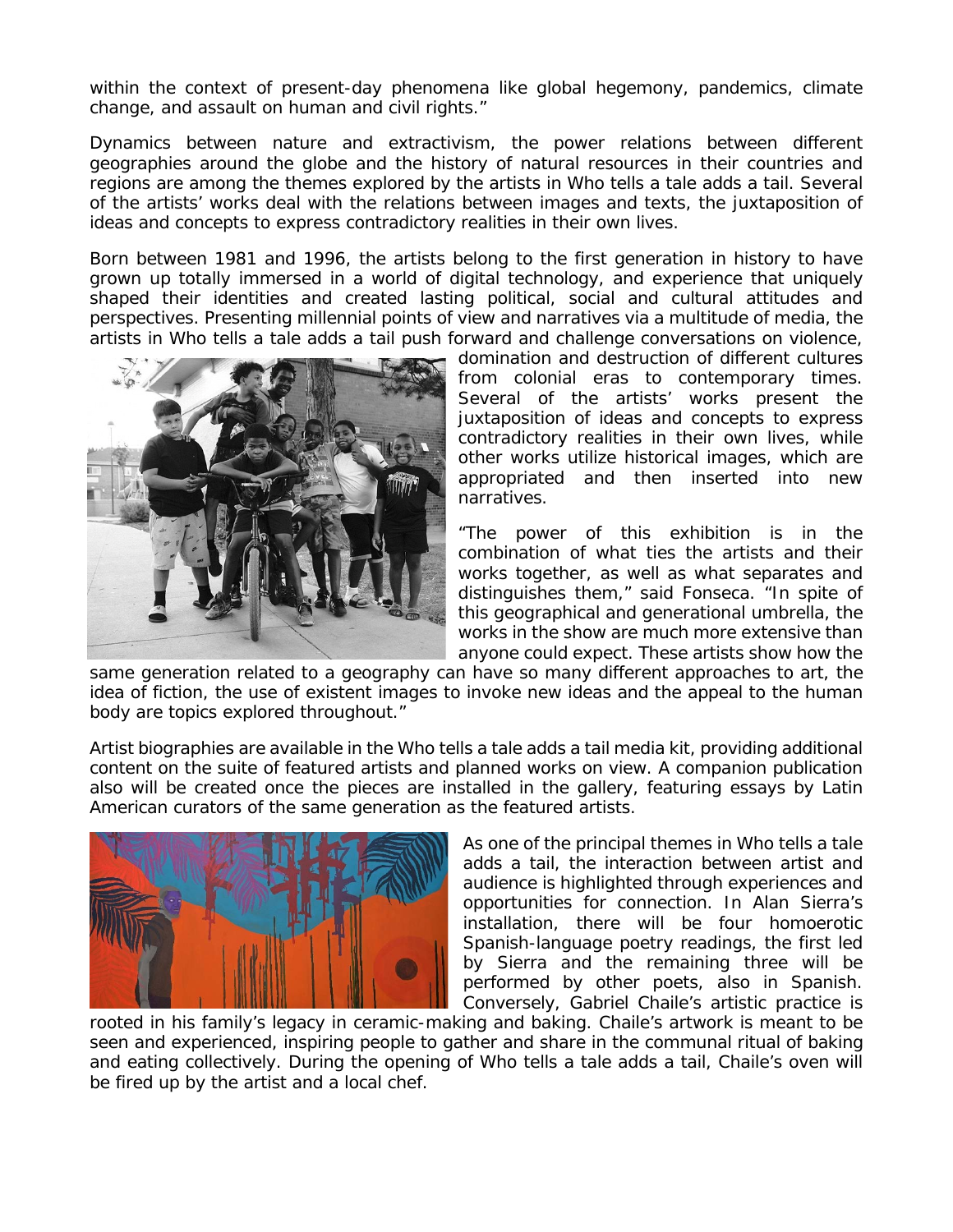*Who tells a tale adds a tail: Latin America and contemporary art is organized by the Denver* Art Museum. It is presented with the generous support of The Andy Warhol Foundation for the Visual Arts. Additional support is provided by the Birnbaum Social Discourse Project, donors to the Annual Fund Leadership Campaign, and the residents who support the Scientific and Cultural Facilities District (SCFD). Promotional support is provided by *5280 Magazine* and CBS4.

## **Planning Your Visit**

The most up-to-date information on planning a visit to the Denver Art Museum can be found online under the Plan Your Visit tab. Use this page to find details on where to park, public transit options and access information.

As a thank you to the voters who support the Scientific and Cultural Facilities District (SCFD), the museum will continue to offer discounted general admission to Colorado residents, with \$13 tickets for residents and \$18 for non-residents. General admission for museum members is free every day. Youth ages 18 and under, regardless of residency, are free everyday thanks to the museum's Free for Kids program. Free for Kids includes free admission for school and youth group visits.

## **COVID-19 Protocols**

The safety of visitors and staff remains a top priority, and the museum is continually updating its COVID-19 safety and security protocols based on advice from the CDC and federal and local guidelines. Current protocols can be found in the "Visit" section of the museum's website: www.denverartmuseum.org/visit

## **About the Denver Art Museum**

The Denver Art Museum is an educational, nonprofit resource that sparks creative thinking and expression through transformative experiences with art. Its mission is to enrich lives by sparking creative thinking and expression. Its holdings reflect the city and region—and provide invaluable ways for the community to learn about cultures from around the world. Metro residents support the Scientific and Cultural Facilities District (SCFD), a unique funding source serving hundreds of metro Denver arts, culture and scientific organizations. For museum information, call 720-865-5000 or visit www.denverartmuseum.org.

## **Media Resources**

Online Newsroom: www.denverartmuseum.org/press Facebook: www.facebook.com/denverartmuseum Twitter: www.twitter.com/denverartmuseum Instagram: www.instagram.com/denverartmuseum/

## **Media Contacts**

Andy Sinclair/Press Office Denver Art Museum 720-913-0096 / 719-761-9390 asinclair@denverartmuseum.org or pressoffice@denverartmuseum.org

Julia Exelbert Resnicow and Associates 212-671-5155 jexelbert@resnicow.com